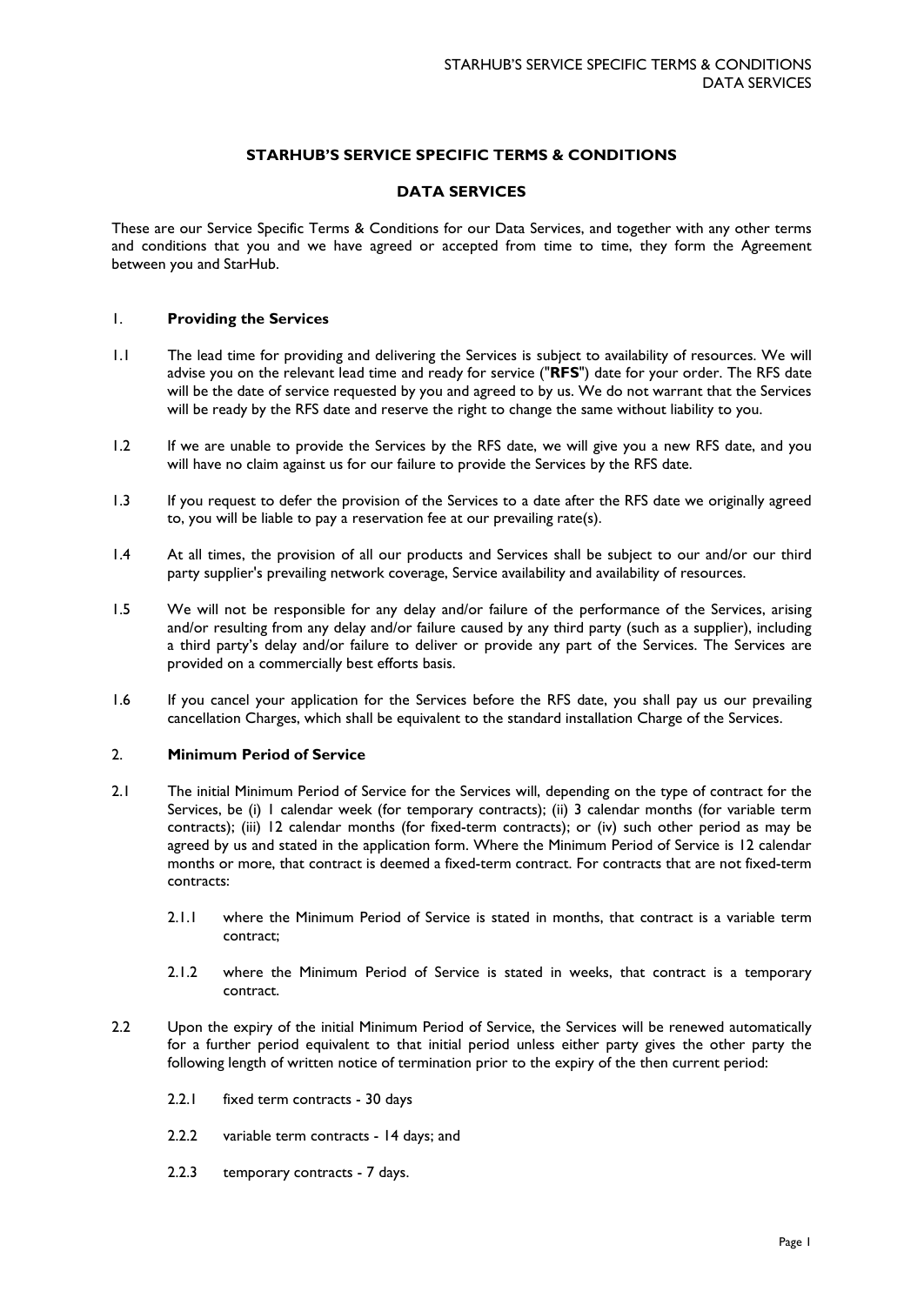- 2.3 In computing whether or not you have fulfilled the Minimum Period of Service, any period for which the Services are suspended or ceased will not be counted. If the Services are suspended or ceased and subsequently reactivated, the Minimum Period of Service will be automatically extended by such period of suspension or cessation.
- 2.4 If we agree to any changes to the Services as requested by you (including any upgrade to the Services) or the renewal of the Services, we are entitled to require the Minimum Period of Service to be recommenced from the date the Services are changed or renewed.

### 3. **Duration of Services**

- 3.1 The types of contracts for the Services are classified based on their terms as follows:
	- 3.1.1 fixed term contracts for 1-, 2-, 3-, 4- or 5-year term;
	- 3.1.2 variable term contracts term of 3 months; and
	- 3.1.3 temporary contracts weekly term.
- 3.2 The Services under this Agreement will commence on the RFS date as notified by us to you in accordance with paragraph 1.1 and/or 1.2 above (as may be applicable), and will continue until terminated according to the provisions of this Agreement .

## 4. **Additional Charges**

- 4.1 There will be additional Charges for:
	- 4.1.1 provision of the Services, installation of and/or Service support for the Equipment outside our normal scope of work. These include:
		- 4.1.1.1 Services requested by you that are provided at a greater cost than what we would normally incur because of the materials used, the manner of installation or the nature of the Service Address. In these cases, we will notify you of the additional Charges before the installation starts;
		- 4.1.1.2 work or the Services is/are performed outside our normal working hours; and
		- 4.1.1.3 work or the Services required because of your or any third party's action, fault or negligence or because of any fault or problem associated with any other telecommunication system which you or other Service Providers control; and
	- 4.1.2 our work done in response to your complaint of a fault in the Services if the work reveals no such fault.

### 5. **Customer Service Warranty**

- 5.1 Not all Services are provisioned with Customer Service Warranty. If you accept any of the Services which expressly provides for a Customer Service Warranty, if the Service fails or if we fail to meet an agreed delivery date for starting the Services, you agree that the compensation provided under the warranty represents a reasonable pre-estimate of all your losses. We have no further liability to you for the failure.
- 5.2 Your rights to claim compensation from us shall solely be as set out in the applicable Customer Service Warranty and you agree to any limits on such compensation as set out in the applicable Customer Service Warranty.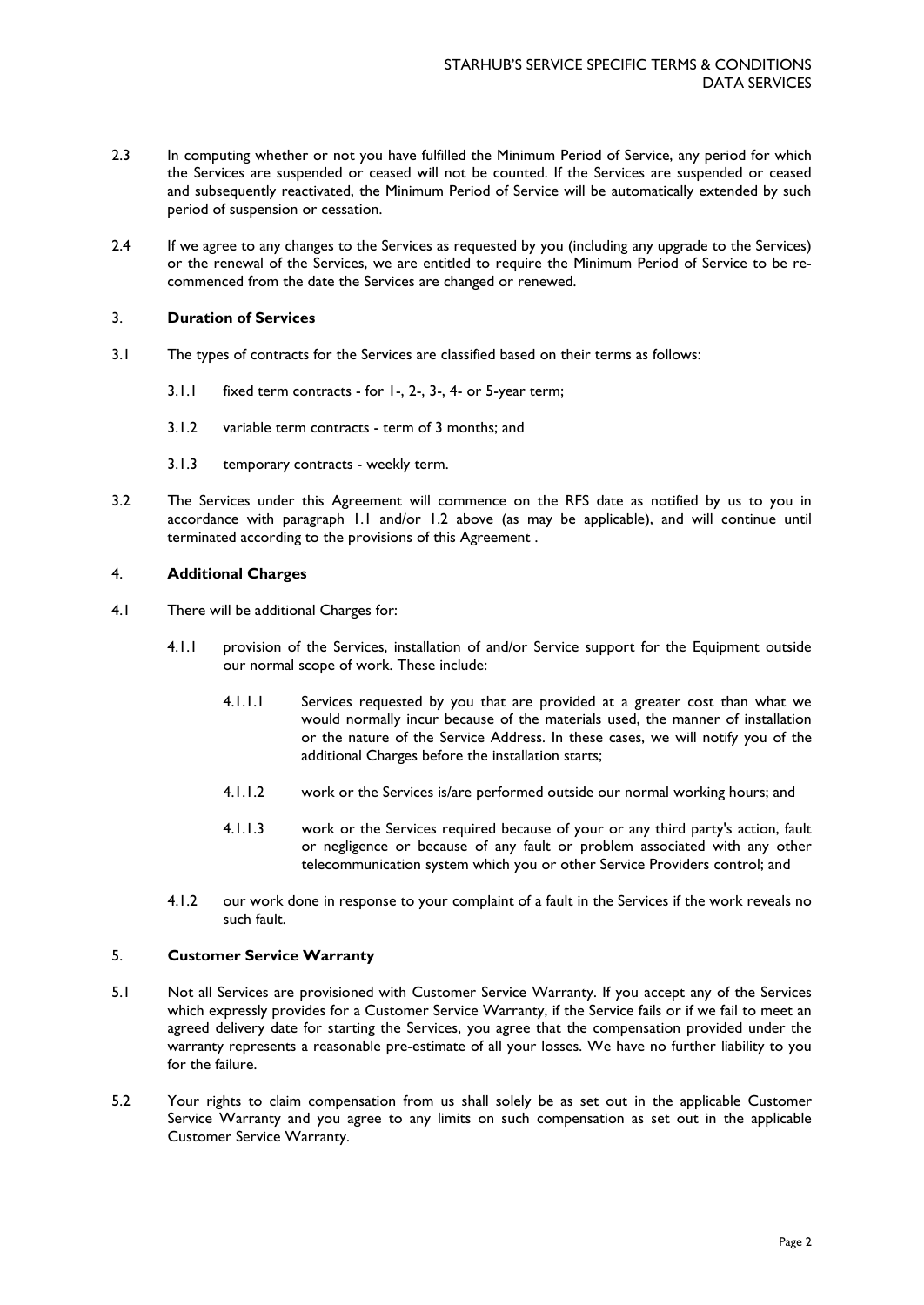### 6. **Additions, Changes & Cancellations**

- 6.1 Applications for additional Services or request for changes to be made to existing Services must be given to us in writing. Charges may be imposed for additions, changes and cancellations.
- 6.2 For Service upgrades, the Minimum Period of Service shall commence on the Start Date of your upgraded Service, unless otherwise specified.
- 6.3 Any downgrade of the Services requires our prior written approval. Any Service downgrades within the Minimum Period of Service shall be deemed as a termination of the Services and early termination Charge(s) shall apply. You will have to pay the standard installation Charge of the Service that you have downgraded and the Minimum Period of Service commences on the Start Date of your downgraded Service, unless we specify otherwise.
- 6.4 If you cancel your application for the Services before the RFS date, you shall pay us the Charges specified in paragraph 1.6 above.
- 6.5 There shall be no rescheduling of appointment for installation under any circumstances. Otherwise, the rescheduling shall be considered a cancellation and you shall incur cancellation Charges as stated in paragraph 1.6 above.

## 7. **Relocation**

- 7.1 Relocation for both ends of any circuit will be deemed as a termination of the Services, and the relevant early termination Charges shall be payable by you if terminated within the Minimum Period of Service.
- 7.2 For hot bandwidth upgrade or relocation, a customer maintenance window will be required for testing purposes.

#### 8. **Ending and Suspending the Services**

- 8.1 In addition to the rights either party may have against the other party under this Agreement for any antecedent breach of this Agreement and subject to the provisions of this paragraph 8, this Agreement or the Services hereunder may be terminated by either party giving at least 30 days' written notice to the other party
- 8.2 If you give us notice that ends during the applicable Minimum Period of Service:
	- 8.2.1 you must immediately pay us an early termination Charge as follows:
		- 8.2.1.1 Fixed term contract: the aggregate of the monthly recurring Charges for the **entire** Minimum Period of Service, regardless of how much of the Minimum Period of Service you have already fulfilled and regardless of Charges already paid;
		- 8.2.1.2 Variable term & temporary contract: the aggregate of the monthly recurring Charges for the remainder of the unfulfilled Minimum Period of Service; and
	- 8.2.2 you must immediately reimburse us for any complimentary services provided by us at the prevailing rate(s), and for any and all other discounts, waivers, and subsidies that have been received by you, unless we specify otherwise.
- 8.3 If the Services or this Agreement are/is terminated pursuant to paragraph 8.4 or 8.5 below, you will compensate us for any damages or losses we may suffer because of the termination. In addition, if such termination occurs during the applicable Minimum Period of Service, you have to pay us the sums referred to in paragraph 8.2 above.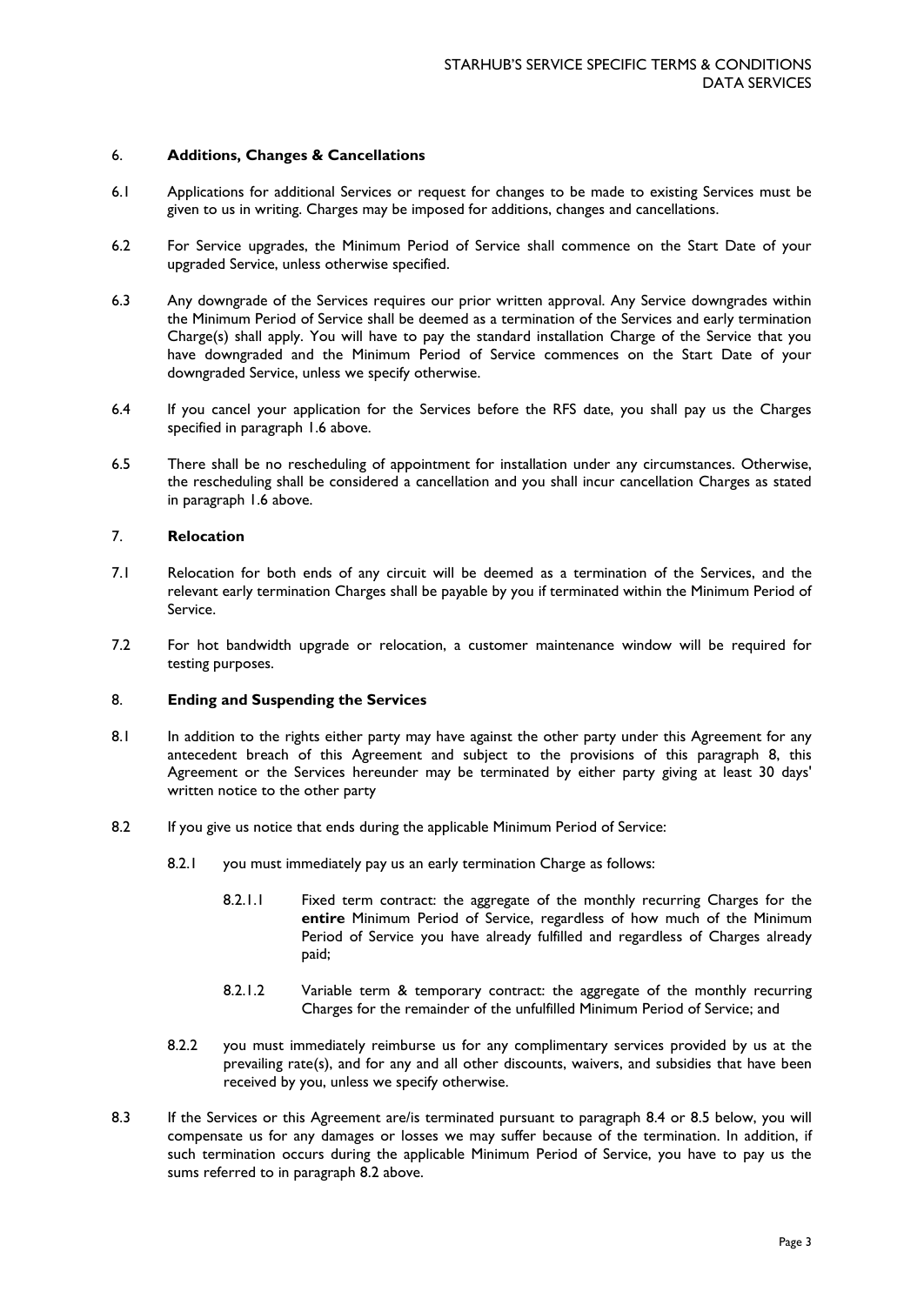- 8.4 In the event of any of the following:
	- 8.4.1 you breach any of the terms and conditions of this Agreement or any other agreement you have with us;
	- 8.4.2 you become or are likely to become bankrupt or insolvent, or die;
	- 8.4.3 you make any arrangement or composition with or assignment for the benefit of your creditors or go into either voluntary or compulsory liquidation or a receiver, trustee, judicial manager or administrator is appointed over any of your assets;
	- 8.4.4 the equivalent of any of the events referred to in paragraphs 8.4.2 and 8.4.3 above under the laws of any relevant jurisdiction occurs to you;
	- 8.4.5 you provide incorrect, false, inaccurate or incomplete information to us;
	- 8.4.6 the requirements of any relevant regulatory authority result in us having to stop providing the Services or to provide the Services in a manner which is unacceptable to us;
	- 8.4.7 we believe you are likely to create imminent harm (such as interruption, disruption, congestion, signal leakage and any Unauthorised Act) to our Network or any third party's networks or systems or our provision of the Services, or defraud us, or are likely to create imminent harm or harass or are abusive to our personnel; or
	- 8.4.8 for any reason beyond our control (including loss of any licence, way-leave or easement, requirements of any governmental or regulatory authority or orders by the court and cessation or failure to deliver by a third party supplier) we are unable to provide the Services,

we may suspend or terminate all or any part of the Services or terminate this Agreement with 7 working days' notice (for paragraphs 8.4.1 and 8.4.5 above) or with immediate effect (for paragraphs 8.4.2, 8.4.3, 8.4.4, 8.4.6, 8.4.7 and 8.4.8 above) in each case without compensation to you and without prejudice to our rights to damages for any antecedent breach by you of this Agreement. You may immediately contact our business helpdesk or our account manager to tell us why such suspension or termination should not occur. We will consider each case and where we deem appropriate, will not proceed with the suspension or termination of such account or take any other appropriate action where necessary.

- 8.5 If we suspect that you are using or allowing the Services to be used for fraud, misconduct or any other illegal or improper purpose, we will refer this to the relevant authorities and comply with directions or guidelines issued by them, without notice or reference to you.
- 8.6 If and when you make good any breach or default, we may restore any suspended or terminated Services after you have paid for any reinstallation, restoration or re-connection Charges and reimbursed us for our reasonable costs in suspending or terminating the Services.
- 8.7 In addition to paragraph 8.6 above, we reserve the right to charge you our prevailing Charges for restoring any suspended or terminated Service. Restoration of any Service is subject to our absolute discretion.
- 8.8 If the Services are terminated:
	- 8.8.1 all sums due, accruing due or payable to us in respect of the Services and if applicable, the Equipment, up to the date of termination (including late payment Charges) will, upon the termination, become immediately due and payable to us. There will be no refund of any Charges paid to us for any equipment (including the Equipment) purchased from us; and